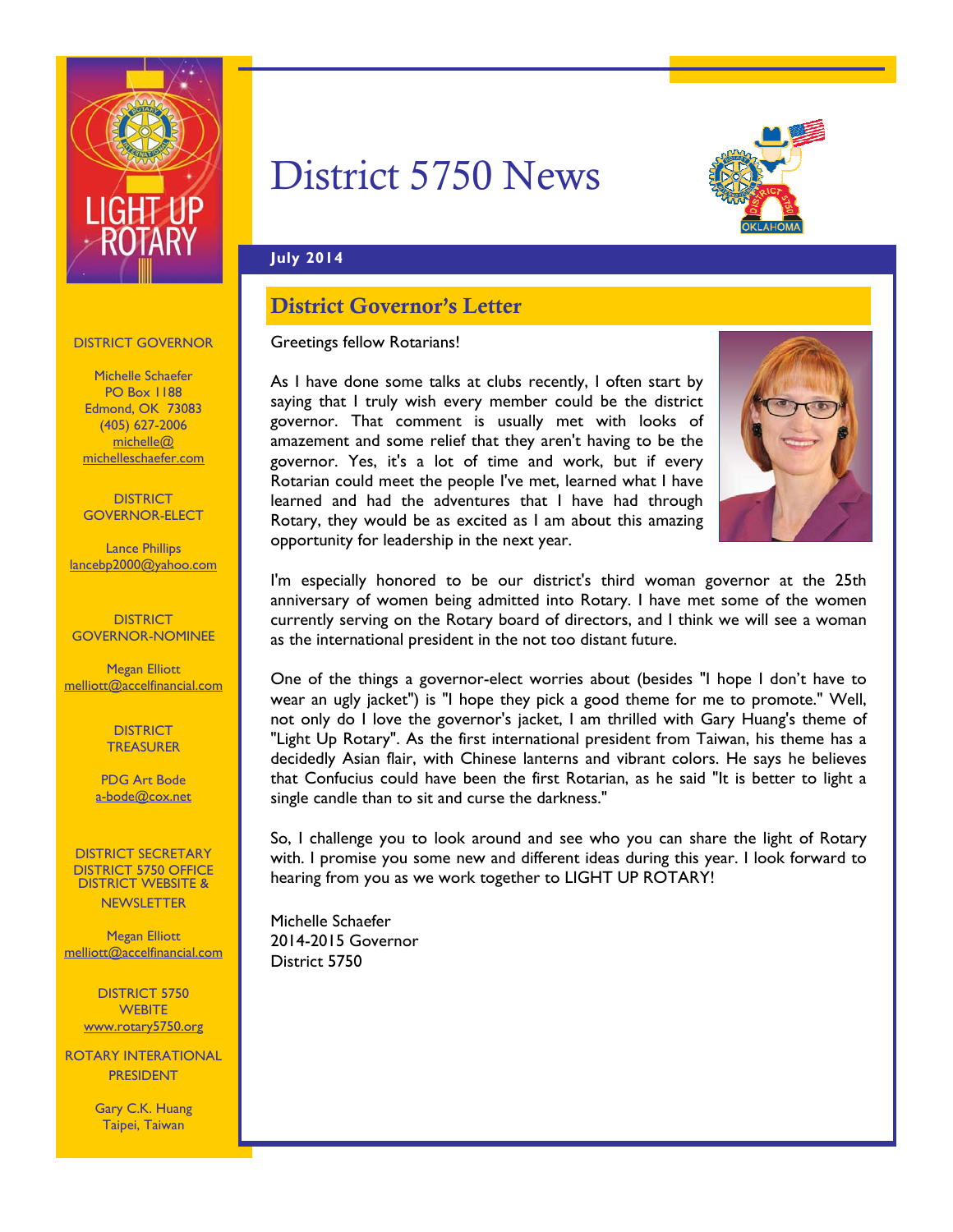### DISTRICT NEWS

# Come Fly With Us

District 5750 Rotary clubs are serving as international partner or participating in five matching grant projects in Hungary, Romania, Bulgaria and Macedonia. You are invited to join several District Rotarians who are departing September 5th to attend project dedications in Budapest, Hungary, Cluj and Piatra Neamt, Romania and Skopje, Macedonia. OKC Rotarian Mary Jane Calvey (micalvey1@cox.net) plans to depart September 5th and return on the 16th. OKC Rotarian Bob Medley (bobmedley@cox.net) plans to depart September 14th and return the 25th. You are invited to join one or both Rotarians to learn firsthand the life changing result you and your fellow Rotarians make in our very small world.



# Wings of Rotary

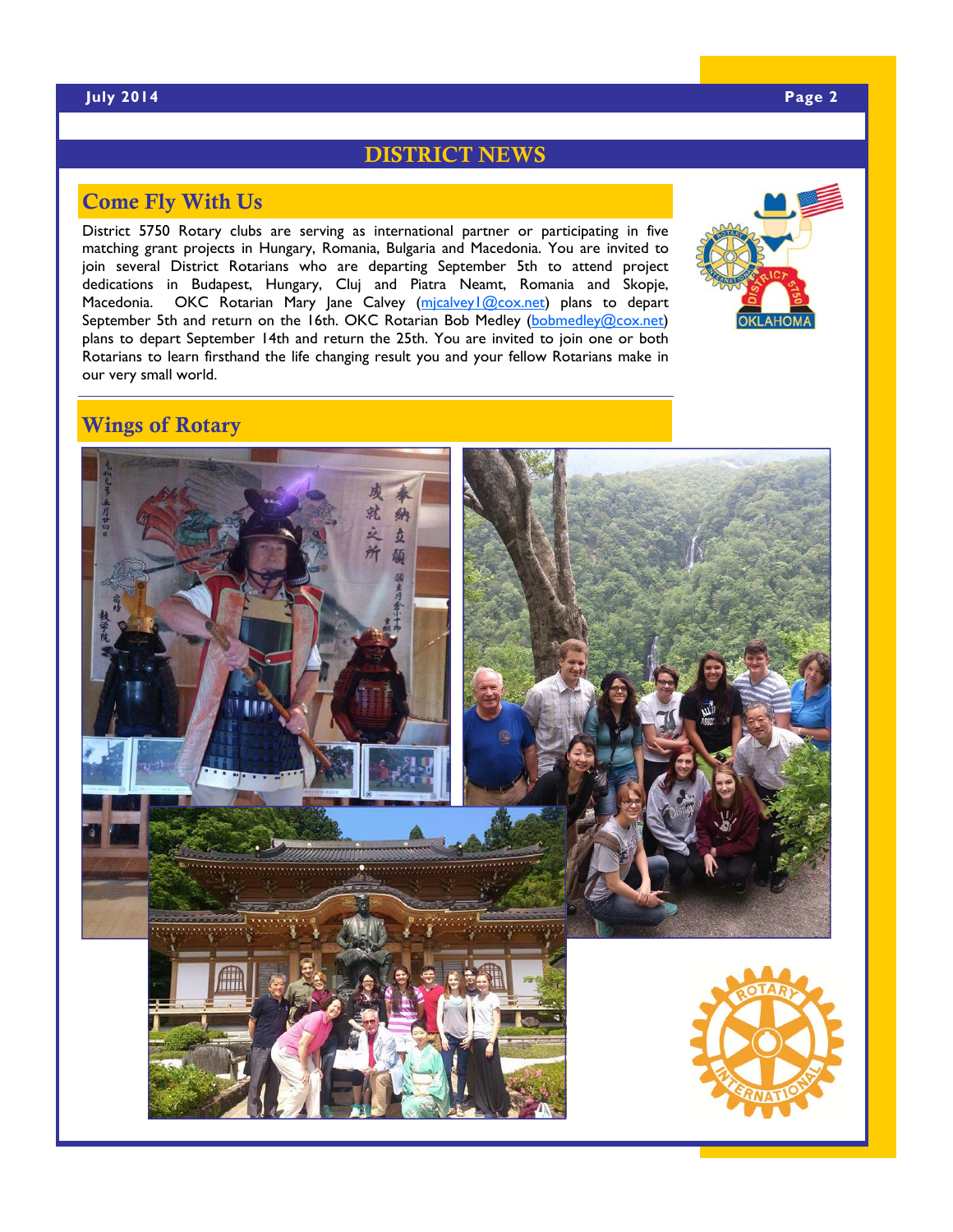### Important Rotary Insurance Information!

The general liability (GL) and directors & officers / employment practices liability (D&O/EPL) insurance policies provided to all U.S. Rotary Clubs & Districts have been renewed for the next Rotary year: 1 July 2014-15.

The 2014-15 certificate of insurance providing proof of GL insurance is now posted on the *Insurance Information Portal*. For events scheduled on or after 1 July 2014, U.S. Rotarians are encouraged to go to the *Insurance Information Portal* to obtain the certificate of insurance as needed. The instructions on how to complete the certificate of insurance have been updated for greater clarity.

While our annual update won?t likely be sent until August/September, please note there is one important insurance coverage change relating to events with fireworks that we need help communicating to U.S. clubs within your district. Going forward, U.S. Clubs should not enter into any contract (or any other agreement) with any pyrotechnics company or any other company that detonates fireworks. **To be clear**, this does **not** impact any 2014 event with fireworks where the contract *has already been signed*. After the 4<sup>th</sup> of July weekend, RI Risk Management will be contacting clubs that *we know* have contracts with pyrotechnics companies.

Because of the high risk exposure (possibility of numerous claimants with severe injuries), our insurance companies are no longer comfortable providing coverage to clubs that sign contracts with pyrotechnics companies. However, vicarious liability coverage will continue for clubs that sponsor or are otherwise involved with events that include fireworks, so long as a different party signs the contract with the pyrotechnics company. Please note that insurance didn?t and still won?t apply to clubs who directly transport, deliver, store, set up, detonate, or clean up fireworks; however, the legal sale of pre-wrapped fireworks supplied by a licensed third party for fund raising purposes has been and remains covered.

If you need a certificate, please contact Michelle Schaefer at michelle@michelleschaefer.com

### CLUB NEWS

### East Oklahoma County - Twi-Nite Golf Tournament

This is one of two major Fundraisers for the Rotary Club of East Oklahoma County. All proceeds are used to support our humanitarian efforts in our local communities such as: Scholarships for High School seniors, Ready to Learn book program, Dictionaries for third graders, as well as on an international scale such as the eradication of Polio worldwide.

Format: Twi-Nite - 5:30 PM tee time at Choctaw Creek Golf course for the first 9 holes; 8:00 PM dinner by Old Germany; 9:00 PM tee time for the 2nd 9 holes Night Golf.

Teams will play the first 9 holes, break for dinner, then finish with the 9 Night Golf holes. You must specify on the sign up sheet if you are a Four or Five person team, the fifth must be female. **Limited to 18 teams!** 

Cost: \$100 per player for all 18 holes, which includes dinner. Dinner is served at 8:00 PM only. Mulligans (2), Throw (1) and Hole-In-One package available for \$25. Also available: \$100 Hole, \$250 Birdie, \$500 Eagle, and \$1,000 Double Eagle Sponsors

**Flyer and sign up available at end of this newsletter**



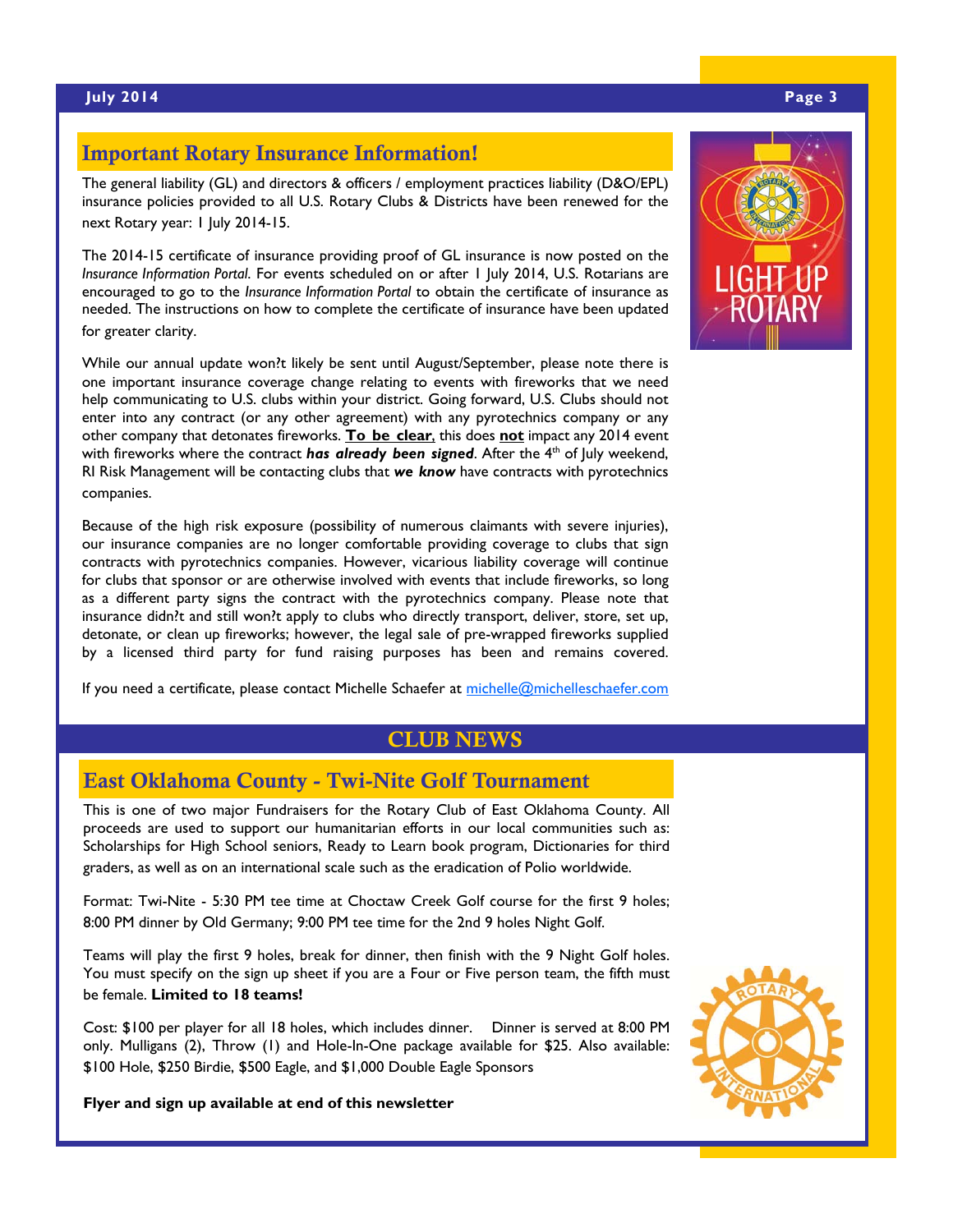## Edmond - New Meeting Location

Rotary Club of Edmond will have a new meeting place beginning July 16, 2014. We will meet at Mercy Edmond, 2017 West I‐35 Frontage Road.

## Edmond Summit - Skeet Shoot Competition

Edmond Summit has scheduled their 2014 Skeet Shoot Competition for Saturday November 1, 2014 at the Oklahoma City Gun Club. Entry fees will be \$50.00 per shooter on a 5 member team. The club is also selling tickets raffling a \$2500 Browning Citori 725 Feather O/U 12 GA shotgun to be awarded the day of the shoot.



Browning Citori 725 "Feather O/U 12 Ga.

**Entry Flyer available at end of this newsletter**

# Perry - Benefit Golf Tournament

The Perry Rotary Club is hosting its annual golf fundraiser on Friday evening July 25, 2014 at 5:30PM. This is typically our only fundraiser of the year and the proceeds have allowed us to give away many scholarships and RYLA sponsorships, nine of them this year at \$425/kid.

> 9-Hole 6 Person Scramble 13 Team Limit

Friday, July 25, 2014 Perry Golf & Country Club Registration begins at 4:30 pm, Shotgun start at 5:30 pm

> Entry Fee: \$30 Per Player (Includes Green Fee and Catered Dinner!)

Prizes: Winning Team—\$75 Pro Shop Gift Certificate Per Team Member Longest Drive—\$50 Pro Shop Gift Certificate Closest To The Pin on #3 & #8—\$50 pro Shop Gift Certificate

**Flyer available at end of this newsletter**



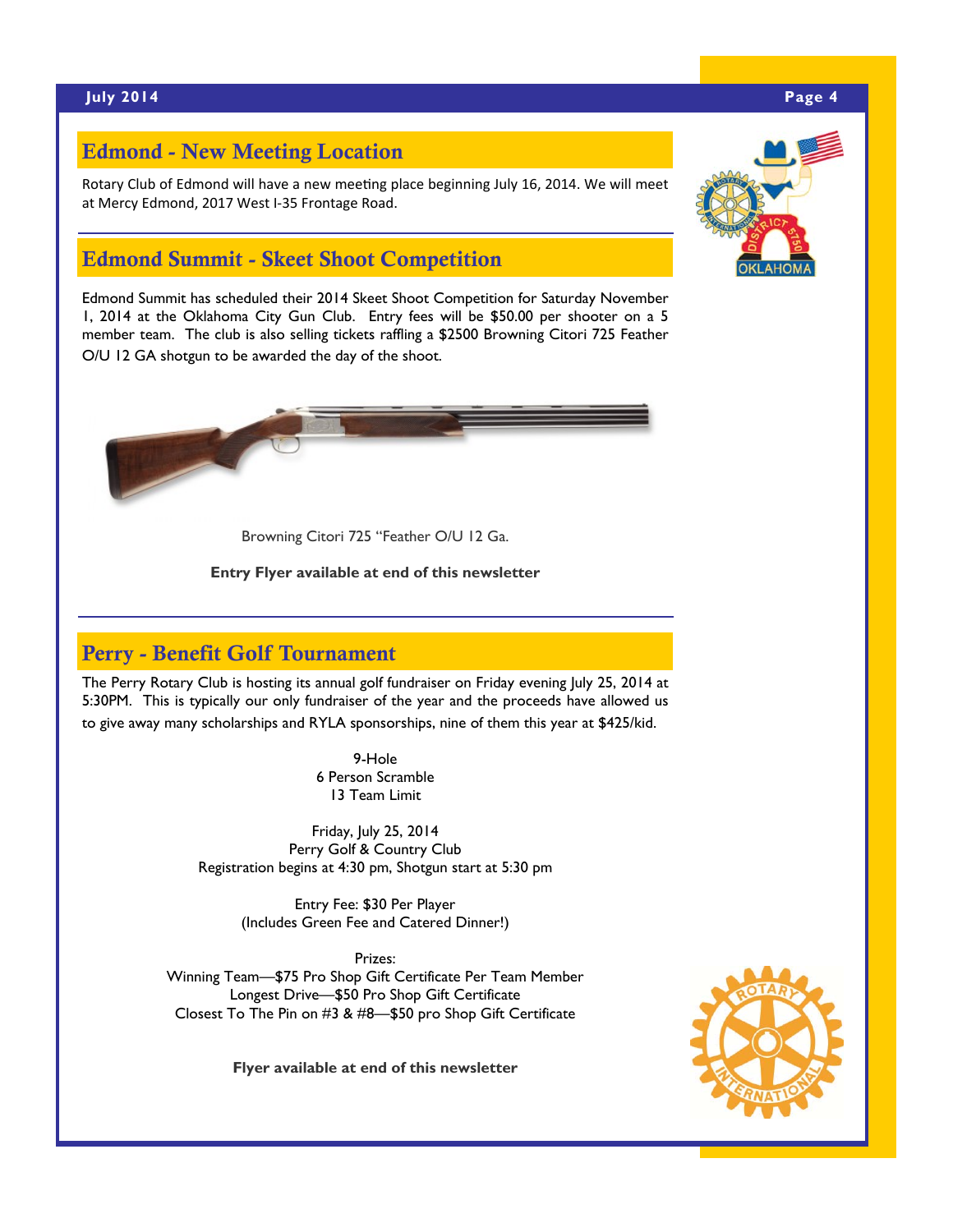### East Oklahoma County - Scholarship Winners & Installation

The following students were awarded Scholarships from the Rotary Club of East Oklahoma County. They were recognized for their outstanding educational and leadership attributes displayed in high school.

- Dana K Wolfe, Choctaw HS
- Alexandra Sumaza, Harrah HS
- Lindsey Fijalka, Harrah HS
- Cassidy Gierhart, Choctaw HS







PDG Art Bode administers the oath of office to President Sammie Turek.

### Edmond - Rotarian of the Year

Edmond Y executive director Mike Roark received the top honor from Edmond Rotary Club at its recent annual banquet -- the "George Mikesell Award" -- for demonstrating the principles of Rotary, which are truthfulness, fairness, benevolence and goodwill.

Roark was described as instrumental in bringing together the City of Edmond and the Edmond Public Schools, along with the Y, in building the recently opened Y Recreation and Aquatics Center at Mitch Park. He is a 10-year mentor for the Executive Preparatory Institute to work with current and future Y executives nationally, and has been Association of YMCA Professionals "Director of the Year"

twice.

He is a Y coach and is a member of Crossings Community Church with his wife and two children, where the couple teaches Sunday School for fifth and sixth-graders. He is on the board of directors of the Edmond Character Council and is a graduate of Duncan High School and Cameron University.

Local attorney Jay Buxton was selected as the organization's new president, succeeding Daniel Chavez, local insurance representative, who remains on the Rotary Board as immediate past president.

One perfect meeting-attendance award far exceeded 12 others -- Sandy Chappell with 24 years of meeting attendance.

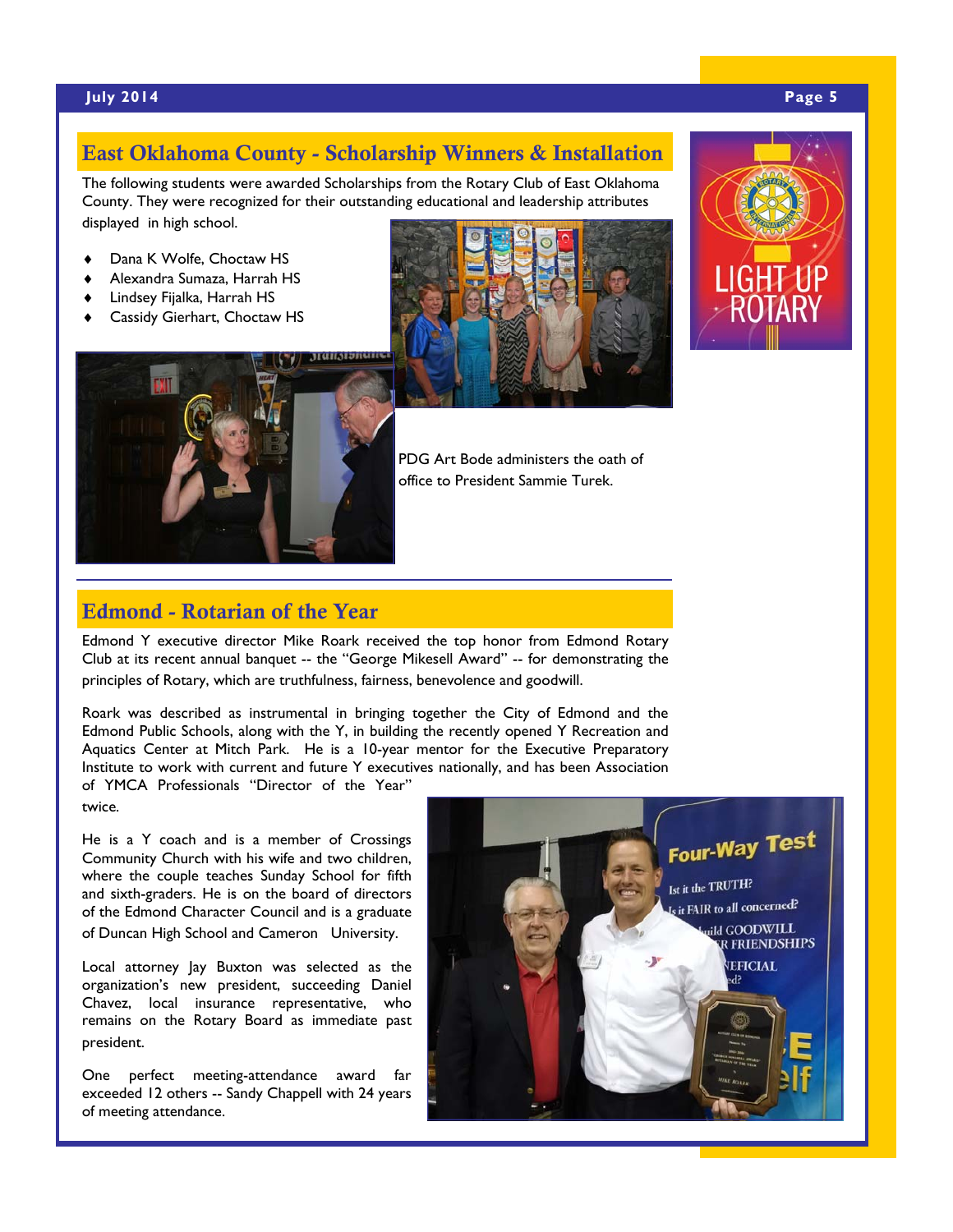### Edmond Summit - Peace Officer & Potluck Breakfast



Edmond Summit Rotary Club continued their tradition of honoring the law enforcement community by awarding the Peace Officer of the Quarter Award to three Oklahoma Highway Patrol Troopers for the teamwork they displayed during a traffic chase where shots from the suspect injured two of the officers. The suspect, later determined to be on a drug induced rampage, was ultimately cornered by the officers and stopped after being fatally wounded in an exchange of gunfire.



From Left to right, Trooper Christopher Bunch, Trooper Brandon Seward, Rotarian Presenter Joe Elam, Trooper Ryan Smith.

Members of Edmond Summit Rotary recently gathered to lay mulch at The Edmond Hope Center and Hopefully Yours. The mulch was put down in an effort to conserve water needed to maintain the health of trees and shrubbery around the two facilities. The crew was first bolstered by a potluck breakfast.



### Cushing - Summer Reading Program

"When is the swim party?"

That is one of the first questions we get when we enroll children in the Summer Reading Program. The Rotary Club Swim Party at the Cushing Aquatic Center is the most anticipated event of the program!

The Summer Reading Program at the Cushing Library is held every summer during the month of June. The children read books at their reading level as determined by parents. Prizes are given for reading a determined number of books and children participate in the Awards Ceremony where certificates and prizes are given.

The children also have opportunities to participate in activities geared toward the yearly theme of the Summer Reading Program. This year's theme was a western theme entitled, "Saddle Up and Read, Bookaroo!" The children experience themed nights like Wild West Night and Pioneer light as well as movies every Thursday.

All the fun culminates with the Rotary Club Swim Party, a cool, refreshing reward for the fun of reading!

So what were our totals this year? The 6-12 year olds read 1,070 books and the 3-5 year olds reading 280 books (with parental help) for a total of 1,350 books read in the month of June!

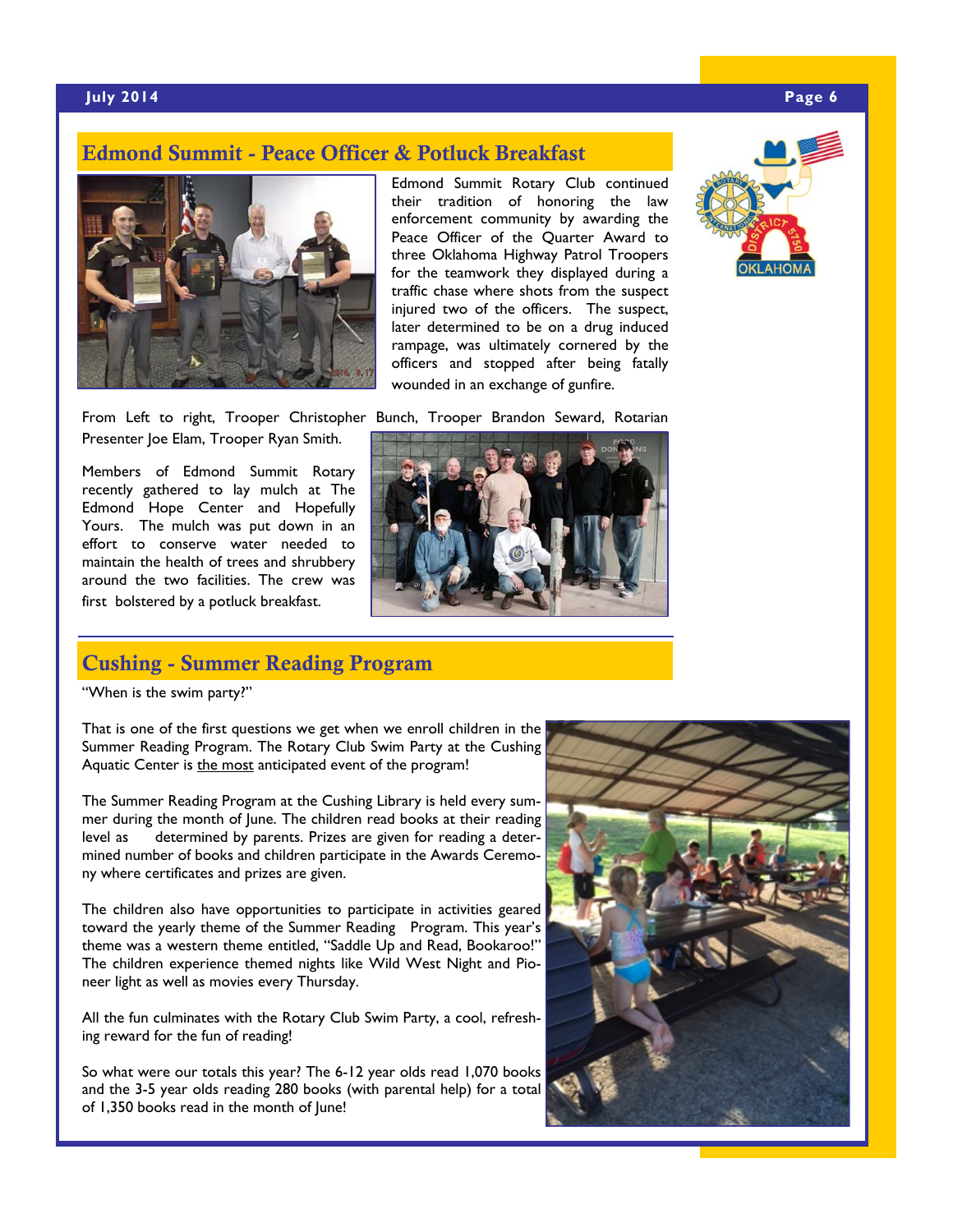# Midwest City - July 4th Flags

Four times a year, Memorial Day, Flag Day, July 4<sup>th</sup> and Veterans Day, the Midwest City Rotary Club places flags at 500 plus residences and business in town. It is a great source of pride for our community and a wonderful team building exercise/ fundraiser for our club!



# Oklahoma City - Caring Van

Patrick Raglow, Brooke Townsend & President Robert Clements with the Caring Foundation's new van, the recipient of the 2013-14 Rotary Club 29 Project.